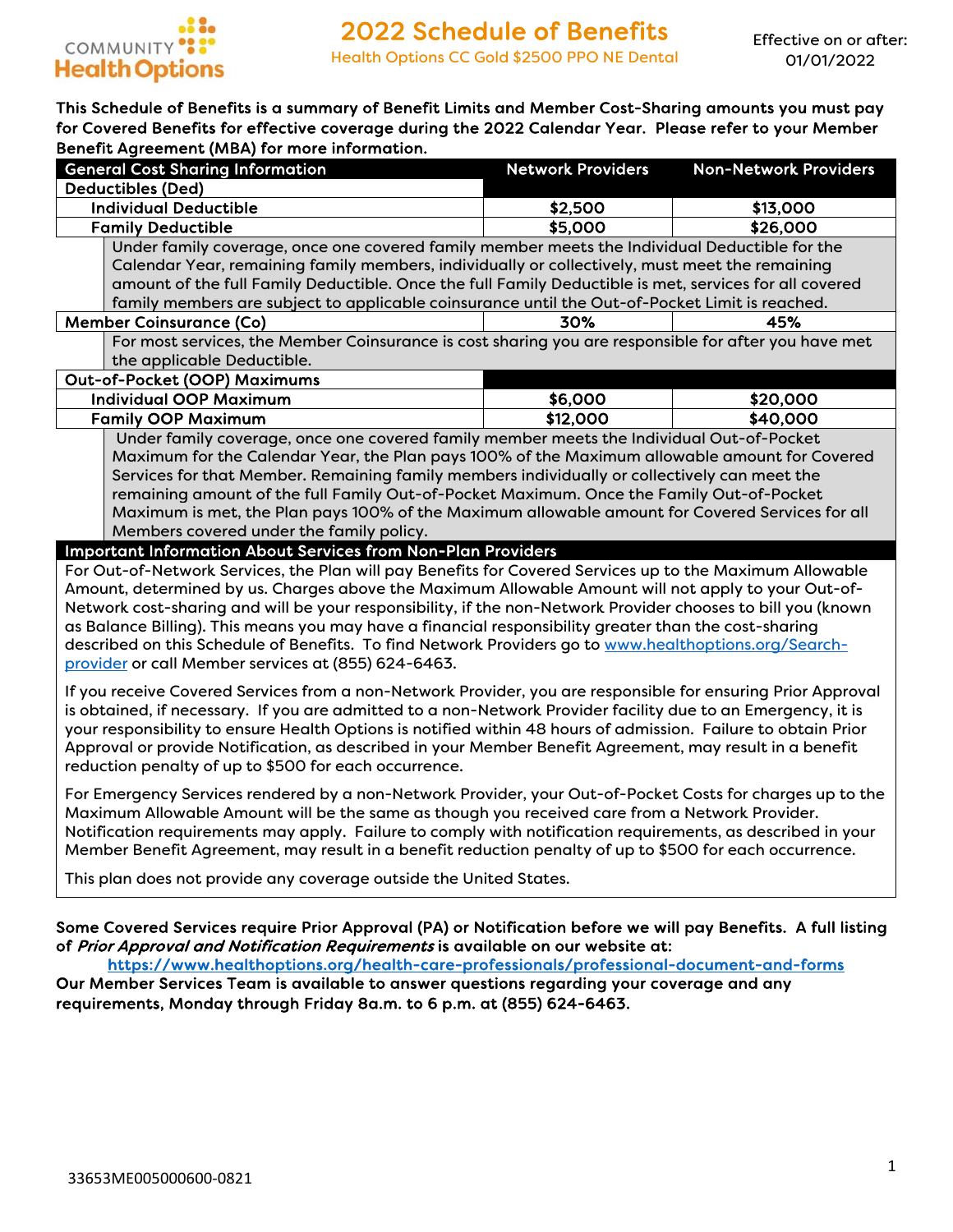

Health Options CC Gold \$2500 PPO NE Dental

| <b>Medical Benefit</b>                                                                                                                                                                                                                                                                                                | <b>Network Providers</b>            | <b>Non-Network</b><br><b>Providers</b> | <b>Coverage Notes and</b><br><b>Limits</b>                                                                                                                                                                                                                                                                                                                                         |
|-----------------------------------------------------------------------------------------------------------------------------------------------------------------------------------------------------------------------------------------------------------------------------------------------------------------------|-------------------------------------|----------------------------------------|------------------------------------------------------------------------------------------------------------------------------------------------------------------------------------------------------------------------------------------------------------------------------------------------------------------------------------------------------------------------------------|
| <b>Advanced Imaging</b><br>(PET/MRI/CT)                                                                                                                                                                                                                                                                               | 30% Coinsurance after<br>Deductible | 45% Coinsurance after<br>Deductible    |                                                                                                                                                                                                                                                                                                                                                                                    |
| <b>Allergy Testing and Injections</b>                                                                                                                                                                                                                                                                                 | 30% Coinsurance after<br>Deductible | 45% Coinsurance after<br>Deductible    |                                                                                                                                                                                                                                                                                                                                                                                    |
| <b>Ambulance Transport -</b><br><b>Emergency</b>                                                                                                                                                                                                                                                                      | 30% Coinsurance after<br>Deductible | 30% Coinsurance after<br>Deductible    | Coverage includes<br>transportation to nearest<br>hospital that can provide the<br>required care. Refer to your<br>MBA for details.                                                                                                                                                                                                                                                |
| <b>Ambulance Transport - Non-</b><br><b>Emergency</b>                                                                                                                                                                                                                                                                 | 30% Coinsurance after<br>Deductible | 45% Coinsurance after<br>Deductible    |                                                                                                                                                                                                                                                                                                                                                                                    |
| <b>Autism Spectrum</b><br>Disorders/ABA                                                                                                                                                                                                                                                                               | 30% Coinsurance after<br>Deductible | 45% Coinsurance after<br>Deductible    |                                                                                                                                                                                                                                                                                                                                                                                    |
| <b>Blood Transfusions</b>                                                                                                                                                                                                                                                                                             | 30% Coinsurance after<br>Deductible | 45% Coinsurance after<br>Deductible    |                                                                                                                                                                                                                                                                                                                                                                                    |
| <b>Cardiac Rehabilitation -</b><br>Outpatient                                                                                                                                                                                                                                                                         | 30% Coinsurance after<br>Deductible | 45% Coinsurance after<br>Deductible    | 36 visits per cardiac episode.                                                                                                                                                                                                                                                                                                                                                     |
| Chemotherapy, Radiation,<br><b>Infusion Therapy</b>                                                                                                                                                                                                                                                                   | 30% Coinsurance after<br>Deductible | 45% Coinsurance after<br>Deductible    |                                                                                                                                                                                                                                                                                                                                                                                    |
| An alternate infusion location such as home-based, may save you money over facility-based infusion. Ask your<br>Provider if home-based infusion is an appropriate option for you. Call Member Services at (855) 624-6463 Monday-<br>Friday, 8am-6pm, if you need assistance finding a Network home-infusion Provider. |                                     |                                        |                                                                                                                                                                                                                                                                                                                                                                                    |
| <b>Chiropractic Manipulative</b><br><b>Therapy</b>                                                                                                                                                                                                                                                                    | 30% Coinsurance after<br>Deductible | 45% Coinsurance after<br>Deductible    | Benefit includes physical<br>therapy provided by a<br>Chiropractor. Depending on<br>the services provided in a<br>single appointment it is<br>possible you may be<br>financially responsible for<br>copay(s), your deductible,<br>and or coinsurance for one<br>date of service. Limited to 40<br>visits per Member per<br>Calendar Year. Refer to your<br><b>MBA</b> for details. |
| <b>Clinical Trials</b>                                                                                                                                                                                                                                                                                                | 30% Coinsurance after<br>Deductible | 45% Coinsurance after<br>Deductible    |                                                                                                                                                                                                                                                                                                                                                                                    |
| <b>Diabetic Services</b>                                                                                                                                                                                                                                                                                              | 30% Coinsurance after<br>Deductible | 45% Coinsurance after<br>Deductible    |                                                                                                                                                                                                                                                                                                                                                                                    |
| <b>Dental Services - Emergency</b><br><b>Dental Care</b>                                                                                                                                                                                                                                                              | 30% Coinsurance after<br>Deductible | 30% Coinsurance after<br>Deductible    |                                                                                                                                                                                                                                                                                                                                                                                    |
| <b>Dental Services - Extraction of</b><br><b>Impacted Teeth</b>                                                                                                                                                                                                                                                       | 30% Coinsurance after<br>Deductible | 45% Coinsurance after<br>Deductible    |                                                                                                                                                                                                                                                                                                                                                                                    |
| <b>Dialysis Services</b>                                                                                                                                                                                                                                                                                              | 30% Coinsurance after<br>Deductible | 45% Coinsurance after<br>Deductible    |                                                                                                                                                                                                                                                                                                                                                                                    |
| <b>Durable Medical</b><br><b>Equipment/Prosthetics</b>                                                                                                                                                                                                                                                                | 30% Coinsurance after<br>Deductible | 45% Coinsurance after<br>Deductible    |                                                                                                                                                                                                                                                                                                                                                                                    |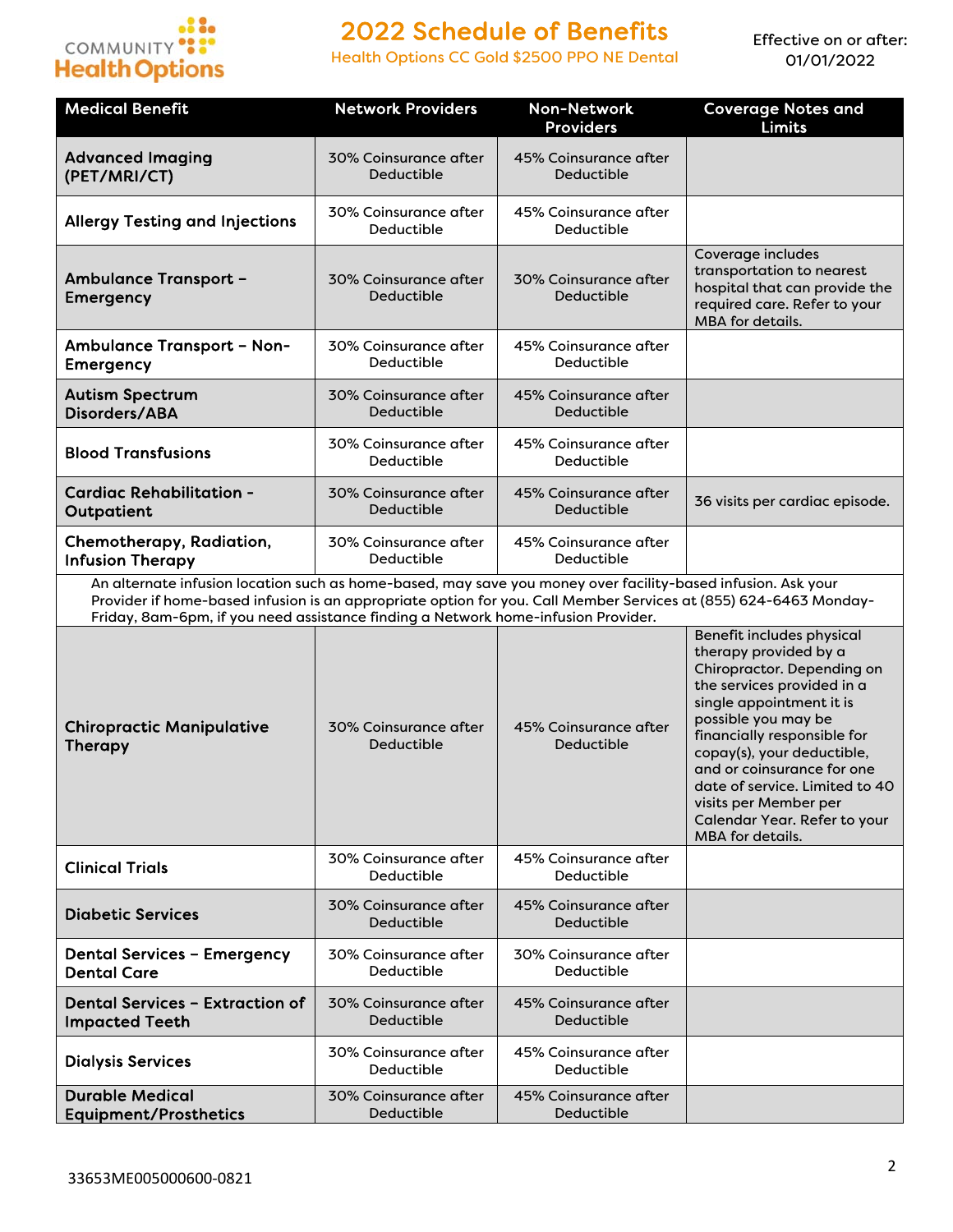

Health Options CC Gold \$2500 PPO NE Dental

| <b>Medical Benefit</b>                                                                   | <b>Network Providers</b>            | <b>Non-Network</b><br><b>Providers</b>                                         | <b>Coverage Notes and</b><br><b>Limits</b>                                                                                                                                                                          |
|------------------------------------------------------------------------------------------|-------------------------------------|--------------------------------------------------------------------------------|---------------------------------------------------------------------------------------------------------------------------------------------------------------------------------------------------------------------|
| Prosthetics Replacement of<br><b>Arms and Legs</b>                                       | 20% Coinsurance after<br>Deductible | 45% Coinsurance after<br>Deductible                                            |                                                                                                                                                                                                                     |
| <b>Elective Abortion</b>                                                                 | 30% Coinsurance after<br>Deductible | 45% Coinsurance after<br>Deductible                                            | Abortion for which public<br>funding is prohibited.                                                                                                                                                                 |
| <b>Emergency Room Care</b>                                                               | 30% Coinsurance after<br>Deductible | 30% Coinsurance after<br>Deductible                                            |                                                                                                                                                                                                                     |
| <b>Foot Care- Medically</b><br><b>Necessary</b>                                          | 30% Coinsurance after<br>Deductible | 45% Coinsurance after<br>Deductible                                            | Routine foot care is not<br>covered. Refer to MBA for<br>details.                                                                                                                                                   |
| <b>Formula/Medical Food</b>                                                              | 30% Coinsurance after<br>Deductible | 45% Coinsurance after<br>Deductible                                            | In certain cases, the Plan<br>provides Benefits for Infant<br>and Metabolic Formula.<br>Subject to annual benefit<br>limits as required by law.<br>Refer to your MBA for<br>details.                                |
| <b>Gender-Affirming Surgery</b>                                                          | 30% Coinsurance after<br>Deductible | 45% Coinsurance after<br>Deductible                                            | Prior Approval is required.<br><b>Cosmetic Surgery and</b><br>Services are not covered. See<br><b>Transgender Health Services</b><br>(below) or your MBA for<br>additional information on<br>benefits and coverage. |
| <b>Health Care Services for</b><br><b>COVID-19</b>                                       | limited by law.                     | No cost sharing for COVID-19 screening, testing or immunization as required or |                                                                                                                                                                                                                     |
| Hearing Aids - Pediatric &<br><b>Adult</b>                                               | 30% Coinsurance after<br>Deductible | 45% Coinsurance after<br>Deductible                                            | The benefit is limited to a<br>maximum of \$3,000 per<br>hearing aid for each hearing-<br>impaired ear every 36<br>months.                                                                                          |
| <b>Home Healthcare</b>                                                                   | 30% Coinsurance after<br>Deductible | 45% Coinsurance after<br>Deductible                                            |                                                                                                                                                                                                                     |
| <b>Hospice Services</b>                                                                  | 30% Coinsurance after<br>Deductible | 45% Coinsurance after<br>Deductible                                            |                                                                                                                                                                                                                     |
| <b>Hospice Respite Care</b>                                                              | 30% Coinsurance after<br>Deductible | 45% Coinsurance after<br>Deductible                                            | Hospice Respite Care limited<br>to one 48-hour period per<br>lifetime.                                                                                                                                              |
| <b>Inpatient Hospital Facility</b><br>(including Acute Hospital care,<br>maternity care) | 30% Coinsurance after<br>Deductible | 45% Coinsurance after<br>Deductible                                            |                                                                                                                                                                                                                     |
| <b>Inhalation Therapy</b>                                                                | 30% Coinsurance after<br>Deductible | 45% Coinsurance after<br>Deductible                                            |                                                                                                                                                                                                                     |
| <b>Inpatient Rehabilitation</b>                                                          | 30% Coinsurance after<br>Deductible | 45% Coinsurance after<br>Deductible                                            |                                                                                                                                                                                                                     |
| <b>Inpatient Physician Visits</b>                                                        | 30% Coinsurance after<br>Deductible | 45% Coinsurance after<br>Deductible                                            |                                                                                                                                                                                                                     |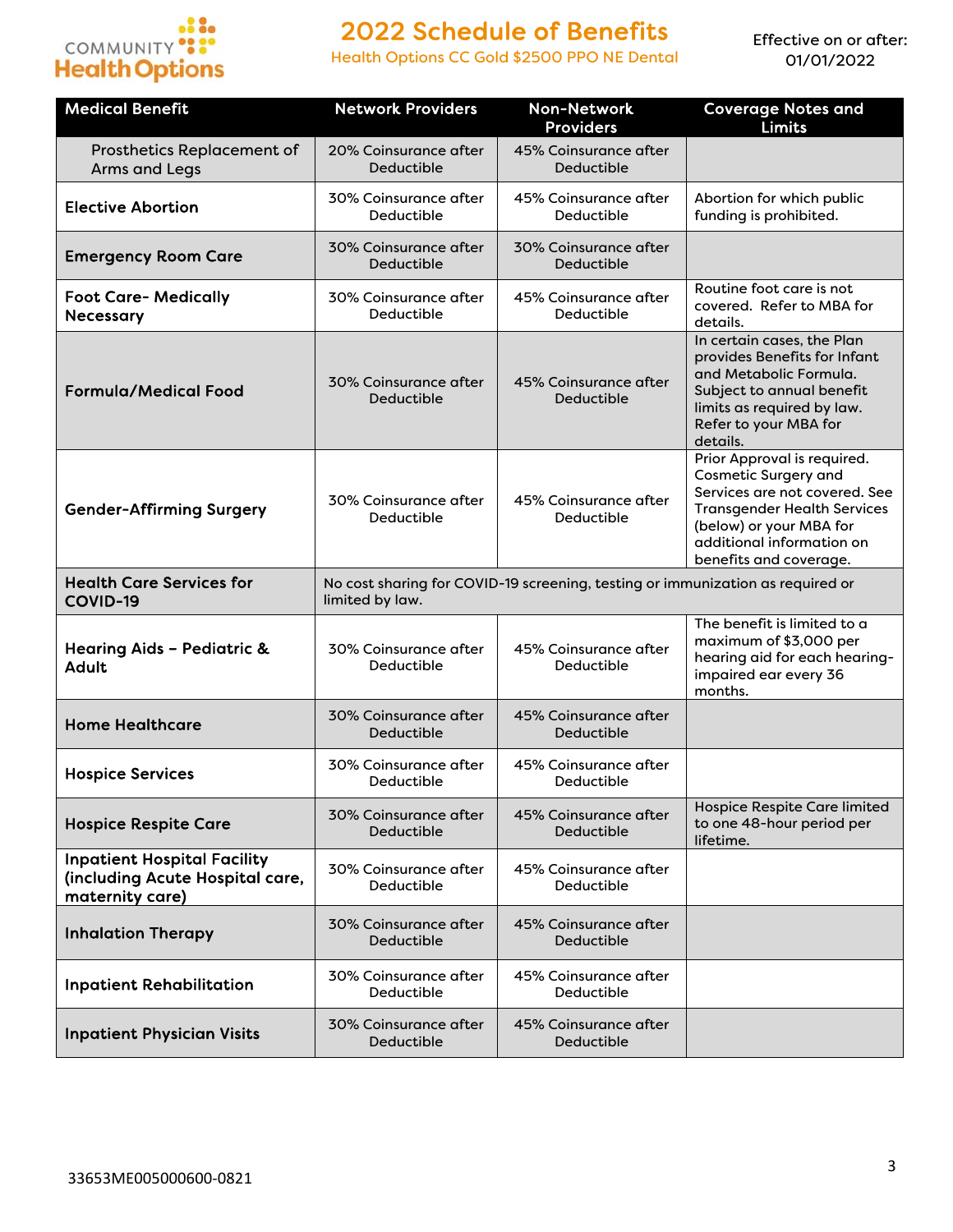

Health Options CC Gold \$2500 PPO NE Dental

| <b>Medical Benefit</b>                                                                                                                                                                                                                                                                                                                                                    | <b>Network Providers</b>            | <b>Non-Network</b>                  | <b>Coverage Notes and</b>                                                                                                                                                                                                                                                                                                                                                                 |  |
|---------------------------------------------------------------------------------------------------------------------------------------------------------------------------------------------------------------------------------------------------------------------------------------------------------------------------------------------------------------------------|-------------------------------------|-------------------------------------|-------------------------------------------------------------------------------------------------------------------------------------------------------------------------------------------------------------------------------------------------------------------------------------------------------------------------------------------------------------------------------------------|--|
|                                                                                                                                                                                                                                                                                                                                                                           |                                     | <b>Providers</b>                    | <b>Limits</b>                                                                                                                                                                                                                                                                                                                                                                             |  |
| <b>Laboratory and Radiology</b><br><b>Services</b>                                                                                                                                                                                                                                                                                                                        | 30% Coinsurance after<br>Deductible | 45% Coinsurance after<br>Deductible |                                                                                                                                                                                                                                                                                                                                                                                           |  |
| In many cases, you will have lower Out-of-Pocket costs when you use a Network independent laboratory for routine<br>laboratory services. Your Provider may already have regularly scheduled pickups by independent labs. Talk to your<br>Provider about your laboratory options. Visit www.HealthOptions.org/provider for a complete listing of our Network<br>Providers. |                                     |                                     |                                                                                                                                                                                                                                                                                                                                                                                           |  |
| <b>Leukocyte Antigen Testing</b>                                                                                                                                                                                                                                                                                                                                          | \$0 Copay                           | \$0 Copay                           | Limitations apply. See MBA<br>for details.                                                                                                                                                                                                                                                                                                                                                |  |
| <b>Massage Therapy</b>                                                                                                                                                                                                                                                                                                                                                    | 30% Coinsurance after<br>Deductible | 45% Coinsurance after<br>Deductible | Limitations apply. See MBA<br>for details.                                                                                                                                                                                                                                                                                                                                                |  |
| <b>Maternity</b>                                                                                                                                                                                                                                                                                                                                                          | 30% Coinsurance after<br>Deductible | 45% Coinsurance after<br>Deductible | Coverage for routine<br>newborn care will be<br>attributed to the mother's<br>coverage until the mother's<br>discharge. If the newborn<br>remains in the Hospital after<br>the mother is discharged, or<br>if services beyond the scope<br>of routine newborn care are<br>provided, those services will<br>be subject to deductible and<br>coinsurance, if applicable, to<br>the newborn. |  |
| The Plan provides Benefits for prenatal and postnatal care, delivery of a newborn, care of a newborn, and<br>complications of pregnancy. If a newborn receives services that are beyond the scope of routine newborn care prior<br>approval must be obtained. For discharge timeframes and coverage after discharge, please refer to your MBA.                            |                                     |                                     |                                                                                                                                                                                                                                                                                                                                                                                           |  |
| <b>Medical Drugs (drugs that</b><br>cannot be self-administered)                                                                                                                                                                                                                                                                                                          | 30% Coinsurance after<br>Deductible | 45% Coinsurance after<br>Deductible |                                                                                                                                                                                                                                                                                                                                                                                           |  |
| <b>Mental Health/Substance Use</b><br>Disorder (Substance Abuse) -<br>Inpatient                                                                                                                                                                                                                                                                                           | 30% Coinsurance after<br>Deductible | 45% Coinsurance after<br>Deductible |                                                                                                                                                                                                                                                                                                                                                                                           |  |
| <b>Mental Health/Substance Use</b><br>Disorder (Substance Abuse)-<br>Outpatient                                                                                                                                                                                                                                                                                           | \$25 Copay                          | 45% Coinsurance after<br>Deductible | The first outpatient office<br>visit each Calendar Year for<br>Mental Health or Substance-<br>Use Disorder (Substance<br>Abuse) services will be at<br>zero-cost when rendered by<br>a Network Provider. The<br>second and third<br>Copayments will accumulate<br>towards your deductible.                                                                                                |  |
| <b>Mental Health/Substance Use</b><br>Disorder (Substance Abuse)-<br><b>Partial Hospitalization</b><br><b>Services</b>                                                                                                                                                                                                                                                    | 30% Coinsurance after<br>Deductible | 30% Coinsurance after<br>Deductible |                                                                                                                                                                                                                                                                                                                                                                                           |  |
| <b>Morbid Obesity</b>                                                                                                                                                                                                                                                                                                                                                     | 30% Coinsurance after<br>Deductible | 45% Coinsurance after<br>Deductible | Limited to surgery for<br>intestinal bypass, gastric<br>bypass or gastroplasty for<br>treatment of Morbid Obesity.                                                                                                                                                                                                                                                                        |  |
| <b>Nutritional Counseling</b>                                                                                                                                                                                                                                                                                                                                             | 30% Coinsurance after<br>Deductible | 45% Coinsurance after<br>Deductible |                                                                                                                                                                                                                                                                                                                                                                                           |  |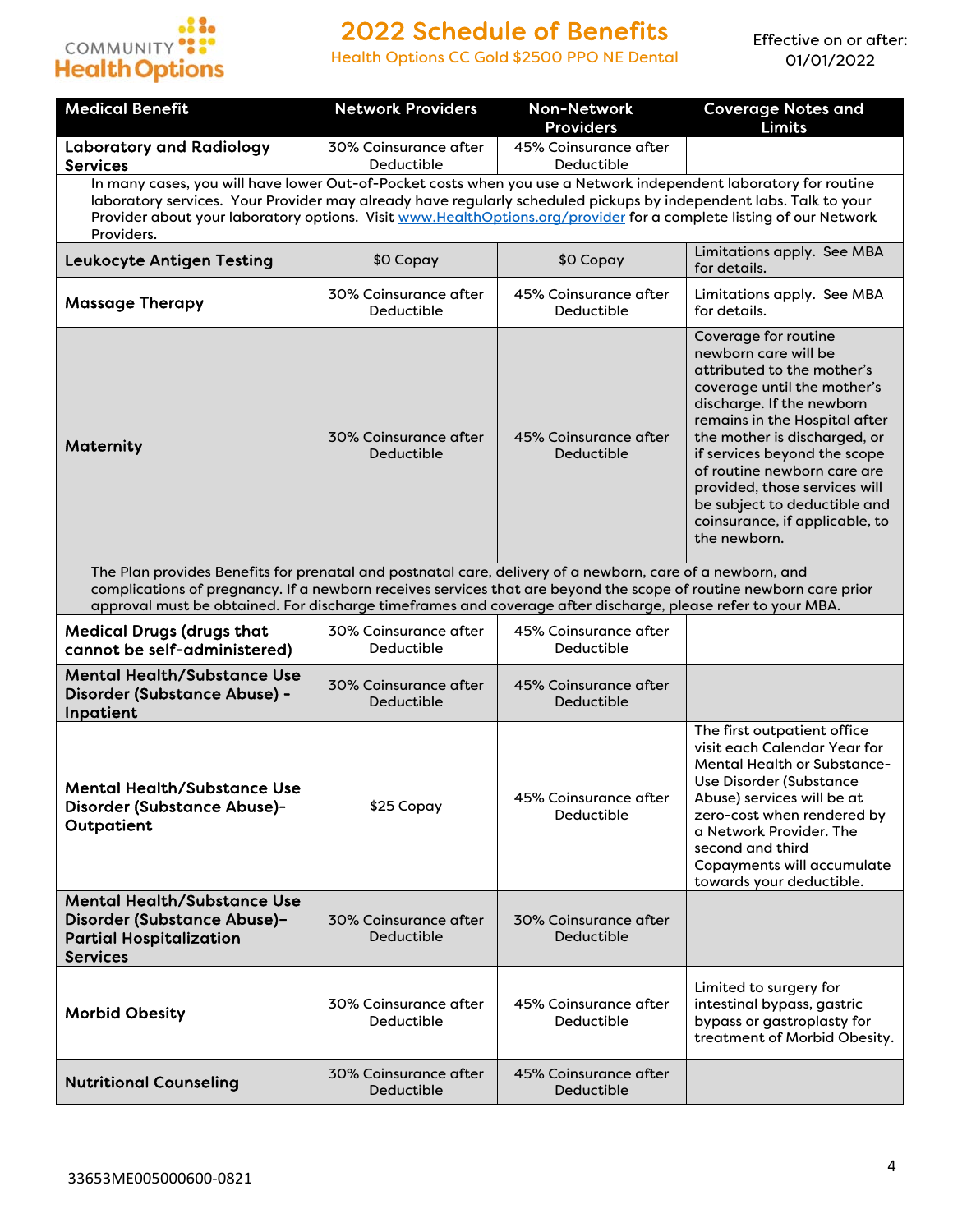

Health Options CC Gold \$2500 PPO NE Dental

| <b>Medical Benefit</b>                                                                                                                                                                                                                                                | <b>Network Providers</b>            | <b>Non-Network</b><br><b>Providers</b> | <b>Coverage Notes and</b><br><b>Limits</b>                                                                                                                                                                                                                                                                         |
|-----------------------------------------------------------------------------------------------------------------------------------------------------------------------------------------------------------------------------------------------------------------------|-------------------------------------|----------------------------------------|--------------------------------------------------------------------------------------------------------------------------------------------------------------------------------------------------------------------------------------------------------------------------------------------------------------------|
| <b>Osteopathic Manipulative</b><br>Therapy                                                                                                                                                                                                                            | 30% Coinsurance after<br>Deductible | 45% Coinsurance after<br>Deductible    | Depending on the services<br>provided in a single<br>appointment it is possible<br>you may be financially<br>responsible for copay(s), your<br>deductible, and or<br>coinsurance for one date of<br>service. Benefit is limited to<br>40 visits per Member per<br>Calendar Year. Refer to your<br>MBA for details. |
| <b>Organ and Tissue Transplants</b>                                                                                                                                                                                                                                   | 30% Coinsurance after<br>Deductible | 45% Coinsurance after<br>Deductible    |                                                                                                                                                                                                                                                                                                                    |
| <b>Orthotic Devices</b>                                                                                                                                                                                                                                               | 30% Coinsurance after<br>Deductible | 45% Coinsurance after<br>Deductible    | Limitations apply. Refer to<br><b>MBA</b> for details.                                                                                                                                                                                                                                                             |
| <b>Outpatient Facility</b>                                                                                                                                                                                                                                            | 30% Coinsurance after<br>Deductible | 45% Coinsurance after<br>Deductible    |                                                                                                                                                                                                                                                                                                                    |
| <b>Parenteral and Enteral</b><br><b>Therapy</b>                                                                                                                                                                                                                       | 30% Coinsurance after<br>Deductible | 45% Coinsurance after<br>Deductible    |                                                                                                                                                                                                                                                                                                                    |
| <b>Preventive Care</b>                                                                                                                                                                                                                                                | \$0 Copay                           | 45% Coinsurance after<br>Deductible    |                                                                                                                                                                                                                                                                                                                    |
| When prescribed by a network provider, certain Preventative Care Services, as defined by federal law, are available<br>with no Out-of-Pocket Cost. For details on what is covered with no Out-of-Pocket Cost, refer to section 2.I of your<br><b>MBA</b> for details. |                                     |                                        |                                                                                                                                                                                                                                                                                                                    |
| <b>Primary Care Office Visits</b>                                                                                                                                                                                                                                     | \$25 Copay                          | 45% Coinsurance after<br>Deductible    | The first visit to your Network<br>PCP is free. The second and<br>third Copayments will<br>accumulate towards your<br>deductible.                                                                                                                                                                                  |
| <b>Prostate Cancer Screening</b>                                                                                                                                                                                                                                      | 30% Coinsurance after<br>Deductible | 45% Coinsurance after<br>Deductible    |                                                                                                                                                                                                                                                                                                                    |
| <b>Rehabilitation and</b><br><b>Habilitation Services -</b><br><b>Outpatient (includes Physical,</b><br><b>Occupational, and Speech</b><br>Therapy)                                                                                                                   | 30% Coinsurance after<br>Deductible | 45% Coinsurance after<br>Deductible    | PT/OT/ST Benefits are<br>limited to 60 total combined<br>visits per Calendar year.<br>When PT/OT/ST are part of<br>a home health care visit, the<br>limits for PT/OT/ST will not<br>apply if the care is obtained<br>as part of the Home Health<br>care benefit.                                                   |
| <b>Skilled Nursing Facility Care</b>                                                                                                                                                                                                                                  | 30% Coinsurance after<br>Deductible | 45% Coinsurance after<br>Deductible    | Limited to 150 days per<br>Member per Calendar Year.                                                                                                                                                                                                                                                               |
| <b>Sleep Studies</b>                                                                                                                                                                                                                                                  | 30% Coinsurance after<br>Deductible | 45% Coinsurance after<br>Deductible    | Limited to 2 per Calendar<br>Year.                                                                                                                                                                                                                                                                                 |
| Your Member cost-sharing will be waived if you choose a home-based sleep study through certain Providers<br>designated by Community Health Options®.                                                                                                                  |                                     |                                        |                                                                                                                                                                                                                                                                                                                    |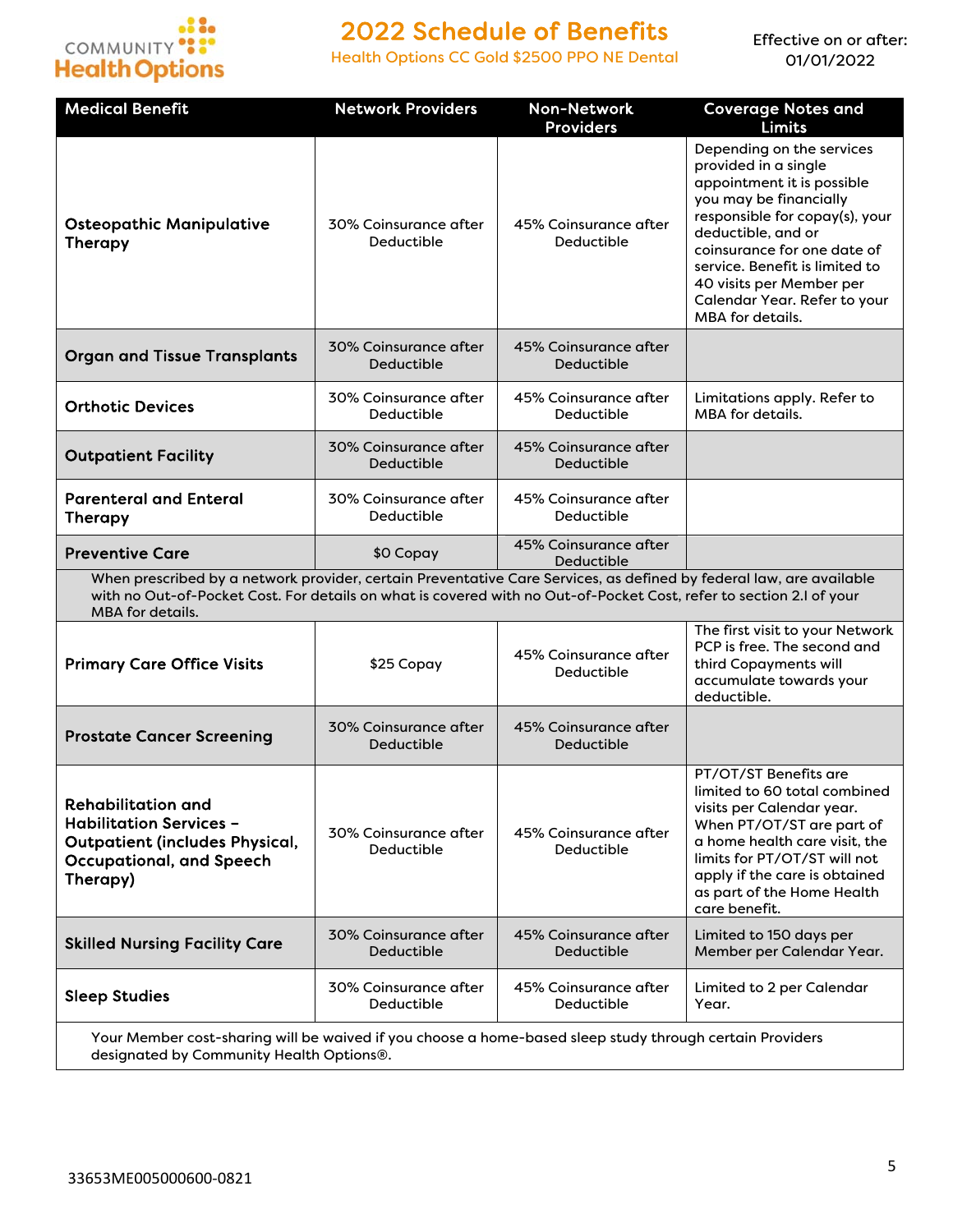

Health Options CC Gold \$2500 PPO NE Dental

| <b>Medical Benefit</b>                                                                                                                                                                                                                                                                                                                                                                                                                                                                                                                     | <b>Network Providers</b>                                                                                                                                                                                                                                                                                                                                                                                                                                | <b>Non-Network</b><br><b>Providers</b> | <b>Coverage Notes and</b><br><b>Limits</b>                                                                                                                                                                        |  |
|--------------------------------------------------------------------------------------------------------------------------------------------------------------------------------------------------------------------------------------------------------------------------------------------------------------------------------------------------------------------------------------------------------------------------------------------------------------------------------------------------------------------------------------------|---------------------------------------------------------------------------------------------------------------------------------------------------------------------------------------------------------------------------------------------------------------------------------------------------------------------------------------------------------------------------------------------------------------------------------------------------------|----------------------------------------|-------------------------------------------------------------------------------------------------------------------------------------------------------------------------------------------------------------------|--|
| <b>Specialty Care Office Visits</b>                                                                                                                                                                                                                                                                                                                                                                                                                                                                                                        | \$50 Copay                                                                                                                                                                                                                                                                                                                                                                                                                                              | 45% Coinsurance after<br>Deductible    | Depending on the services<br>provided in a single<br>appointment it is possible<br>you may be financially<br>responsible for copay(s), your<br>deductible, and or<br>coinsurance for that one<br>date of service. |  |
| Surgery/Anesthesia                                                                                                                                                                                                                                                                                                                                                                                                                                                                                                                         | 30% Coinsurance after<br>Deductible                                                                                                                                                                                                                                                                                                                                                                                                                     | 45% Coinsurance after<br>Deductible    |                                                                                                                                                                                                                   |  |
| <b>Tobacco/Smoking Cessation</b>                                                                                                                                                                                                                                                                                                                                                                                                                                                                                                           | \$0 Copay                                                                                                                                                                                                                                                                                                                                                                                                                                               | 45% Coinsurance after<br>Deductible    |                                                                                                                                                                                                                   |  |
| The Plan provides Benefits for FDA-approved tobacco cessation medications (including both prescription and over-<br>the-counter medications with no Out-of-Pocket costs when prescribed by a health care Provider (limited to two 90-<br>day treatment regimens for prescription medications per Member per Calendar Year.) The Plan provides Benefits for<br>tobacco cessation programs, follow-up education, counseling, and completion of a Health Options approved smoking<br>cessation program. Please refer to your MBA for details. |                                                                                                                                                                                                                                                                                                                                                                                                                                                         |                                        |                                                                                                                                                                                                                   |  |
| <b>Transgender Health Services</b>                                                                                                                                                                                                                                                                                                                                                                                                                                                                                                         | Benefits include medical and behavioral health provider visits, outpatient<br>prescription drugs (hormone prescriptions are processed without regard to gender),<br>and gender-affirming surgery (requires Prior Approval). Preventive services that are<br>aligned with biologic anatomy are covered as preventive in accordance with the<br>United States Preventive Service Task Force (USPSTF) "A" or "B" rating. Refer to<br>your MBA for details. |                                        |                                                                                                                                                                                                                   |  |
| <b>Urgent Care Visits</b>                                                                                                                                                                                                                                                                                                                                                                                                                                                                                                                  | \$40 Copay                                                                                                                                                                                                                                                                                                                                                                                                                                              | 45% Coinsurance after<br>Deductible    |                                                                                                                                                                                                                   |  |
| <b>Amwell Telehealth</b>                                                                                                                                                                                                                                                                                                                                                                                                                                                                                                                   | \$0 Copay                                                                                                                                                                                                                                                                                                                                                                                                                                               |                                        | Visit our website<br>www.healthoptions.org for<br>more information, including<br>how to access this network of<br>clinicians for your non-<br>emergency medical care.                                             |  |
| <b>X-rays and Diagnostic</b><br>Imaging                                                                                                                                                                                                                                                                                                                                                                                                                                                                                                    | 30% Coinsurance after<br>Deductible                                                                                                                                                                                                                                                                                                                                                                                                                     | 45% Coinsurance after<br>Deductible    |                                                                                                                                                                                                                   |  |

| <b>Pediatric Specific Medical</b>                                                                         | <b>Network Providers</b>            | <b>Non-Network</b>                  | <b>Coverage Notes and</b>                                                                                                                                |
|-----------------------------------------------------------------------------------------------------------|-------------------------------------|-------------------------------------|----------------------------------------------------------------------------------------------------------------------------------------------------------|
| <b>Benefit</b>                                                                                            |                                     | <b>Providers</b>                    | Limits                                                                                                                                                   |
| <b>Cochlear Implants</b>                                                                                  | 30% Coinsurance after               | 45% Coinsurance after               | This benefit is limited. Refer                                                                                                                           |
|                                                                                                           | Deductible                          | Deductible                          | to your MBA for details.                                                                                                                                 |
| <b>Early Intervention Services</b>                                                                        | 30% Coinsurance after<br>Deductible | 45% Coinsurance after<br>Deductible | Limited to Members up to<br>36 months old with an<br>identified Developmental<br>Disability. Limited to 33<br>visits per Calendar Year.                  |
| Glasses/Contacts*                                                                                         | 30% Coinsurance after               | 45% Coinsurance after               | This benefit is limited. Refer                                                                                                                           |
|                                                                                                           | Deductible                          | Deductible                          | to your MBA for details.                                                                                                                                 |
| Vision Exams*                                                                                             | 30% Coinsurance after<br>Deductible | 45% Coinsurance after<br>Deductible | The Plan provides Benefits<br>for a complete vision exam,<br>including refraction, as<br>needed to detect vision<br>impairment by a Network<br>Provider. |
| *Members are eligible for Pediatric Benefits up to the end of the month in which the Member turns age 19. |                                     |                                     |                                                                                                                                                          |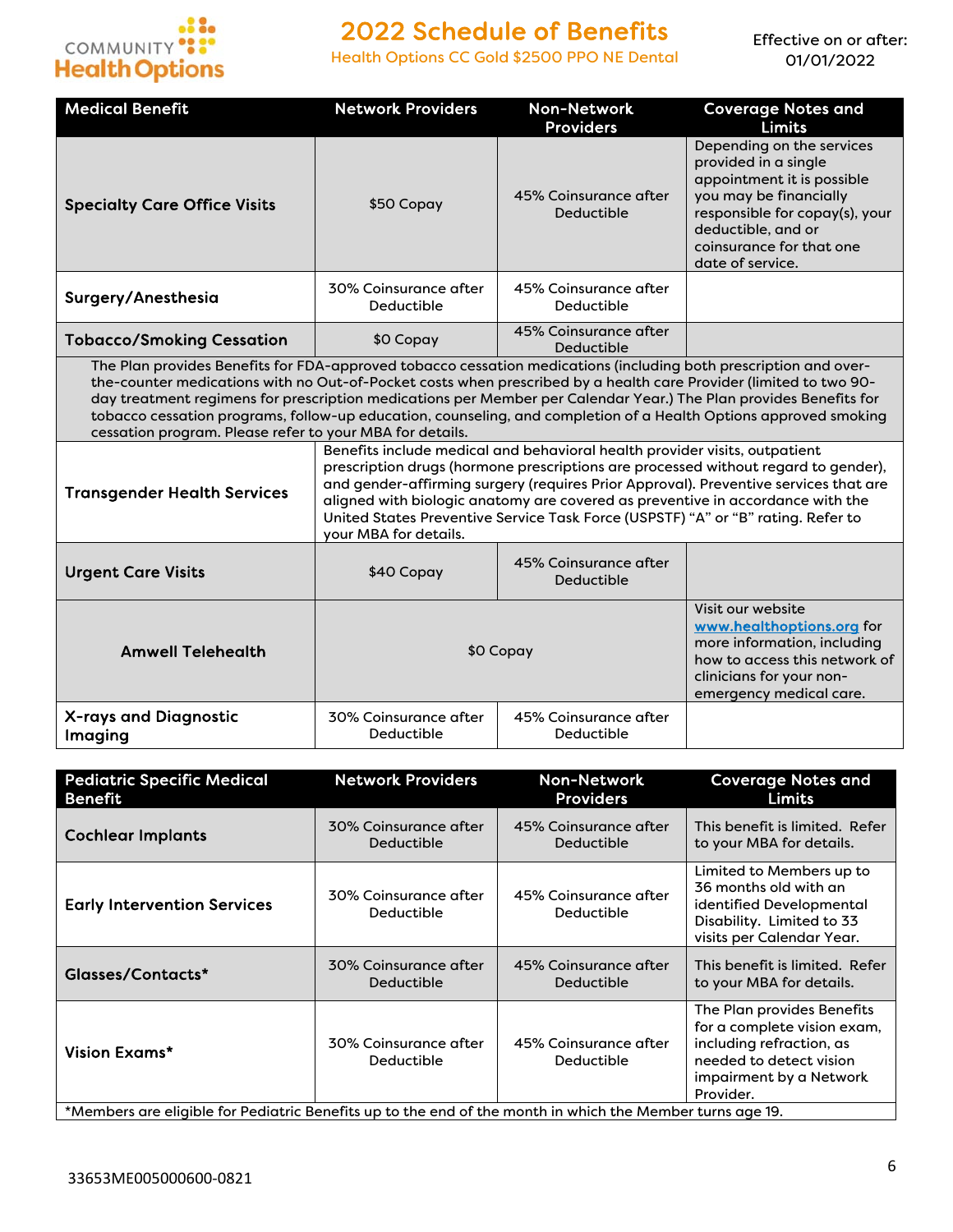

Health Options CC Gold \$2500 PPO NE Dental

Effective on or after: 01/01/2022

| <b>Prescription Drug Benefit</b>                                                                             | <b>Network Providers</b>                                                                                                                                                             | <b>Non-Network</b><br><b>Providers</b> | <b>Coverage Notes and</b><br><b>Limits</b>                                                                                                            |
|--------------------------------------------------------------------------------------------------------------|--------------------------------------------------------------------------------------------------------------------------------------------------------------------------------------|----------------------------------------|-------------------------------------------------------------------------------------------------------------------------------------------------------|
| <b>Tier 1 - Preferred Generics</b>                                                                           | Retail- \$5 Copay; Mail<br>Order-\$10 Copay                                                                                                                                          | 45% Coinsurance after<br>Deductible    | You may obtain a 90-day<br>supply of covered<br>maintenance drugs and                                                                                 |
| <b>Tier 2 - Generics</b>                                                                                     | Retail- \$25 Copay; Mail<br>Order-\$50 Copay                                                                                                                                         | 45% Coinsurance after<br>Deductible    | certain covered controlled<br>substances by mail through<br>our preferred home delivery                                                               |
| <b>Tier 3 - Preferred Brands</b>                                                                             | Retail- \$50 Copay;<br>Mail Order-\$100<br>Copay                                                                                                                                     | 45% Coinsurance after<br>Deductible    | pharmacy. The use of home<br>delivery is recommended for<br>drugs used to treat chronic,<br>long-term conditions.                                     |
| Tier 4 - Non-Preferred Brands                                                                                | Retail-30%<br>Coinsurance up to max<br>of \$300/script<br>Deductible does not<br>apply; Mail Order-30%<br>Coinsurance up to max<br>of \$600/script<br>Deductible does not<br>apply   | 45% Coinsurance after<br>Deductible    | Insulin is covered at \$35 for<br>up to each 30-day supply of<br>medication.                                                                          |
| Tier 5 - Specialty                                                                                           | Retail-50%<br>Coinsurance up to max<br>of \$600/script<br>Deductible does not<br>apply; Mail Order- 50%<br>Coinsurance up to max<br>of \$1200/script<br>Deductible does not<br>apply | 45% Coinsurance after<br>Deductible    | Specialty drugs must be<br>filled through our Preferred<br>Specialty Pharmacy, or you<br>will be required to pay<br>100% of the allowed drug<br>cost. |
| Visit our website at https://www.healthoptions.org/Documents/formulary for access to our formulary. Our Home |                                                                                                                                                                                      |                                        |                                                                                                                                                       |

Visit our website at <u>https://www.healthoptions.org/Documents/formulary</u> for access to our formulary. Our Home Delivery program can save you money. Refer to MBA for details. This plan includes the Chronic Illness Support Program. This program provides reduced Out-of-Pocket Costs (Copayments, Coinsurance, and Deductibles) when services are performed by a Network Provider. Select Tier 1, Tier 2 and Tier 3 preferred medications will also have reduced Out-of-Pocket Costs. The drugs selected as part of the Chronic Illness Support Program will be designated on our formulary and must be filled through the Home Delivery Program to receive the reduced cost-sharing. Refer to your Member Agreement for more information.

| <b>Pediatric Dental Benefit</b>                                                                                                                                                                                      | <b>Network Providers</b>            | <b>Non-Network</b><br><b>Providers</b> | <b>Coverage Notes and</b><br><b>Limits</b> |
|----------------------------------------------------------------------------------------------------------------------------------------------------------------------------------------------------------------------|-------------------------------------|----------------------------------------|--------------------------------------------|
| <b>Deductible per Child</b>                                                                                                                                                                                          | \$100                               | \$100                                  |                                            |
| <b>Deductible per Family</b>                                                                                                                                                                                         | N/A                                 | N/A                                    | Each child meets their<br>Deductible       |
| <b>Diagnostic/Preventive</b>                                                                                                                                                                                         | 0% Coinsurance                      | 0% Coinsurance                         |                                            |
| <b>Basic Restorative</b>                                                                                                                                                                                             | 20% Coinsurance after<br>Deductible | 20% Coinsurance after<br>Deductible    |                                            |
| <b>Major Restorative</b>                                                                                                                                                                                             | 50% Coinsurance after<br>Deductible | 50% Coinsurance after<br>Deductible    |                                            |
| <b>Medically Necessary</b><br><b>Orthodontics</b>                                                                                                                                                                    | 50% Coinsurance after<br>Deductible | 50% Coinsurance after<br>Deductible    |                                            |
| Pediatric Dental coverage is offered in partnership with Northeast Delta Dental and includes coverage of non-<br>atha ath a dhatal ann tolan . Channa than Nan Natural, Baritdan aleri e Natural, Baritdan antar ann |                                     |                                        |                                            |

participating dental providers. Charges from Non-Network Providers above Network Provider rates are your responsibility [also known as balance billing]. Only your payments to Delta Dental PPO Dentists shall accrue to the Out-of-Pocket Costs for Network Providers. See the Description of Dental Benefits Program in Section 12 of your MBA.